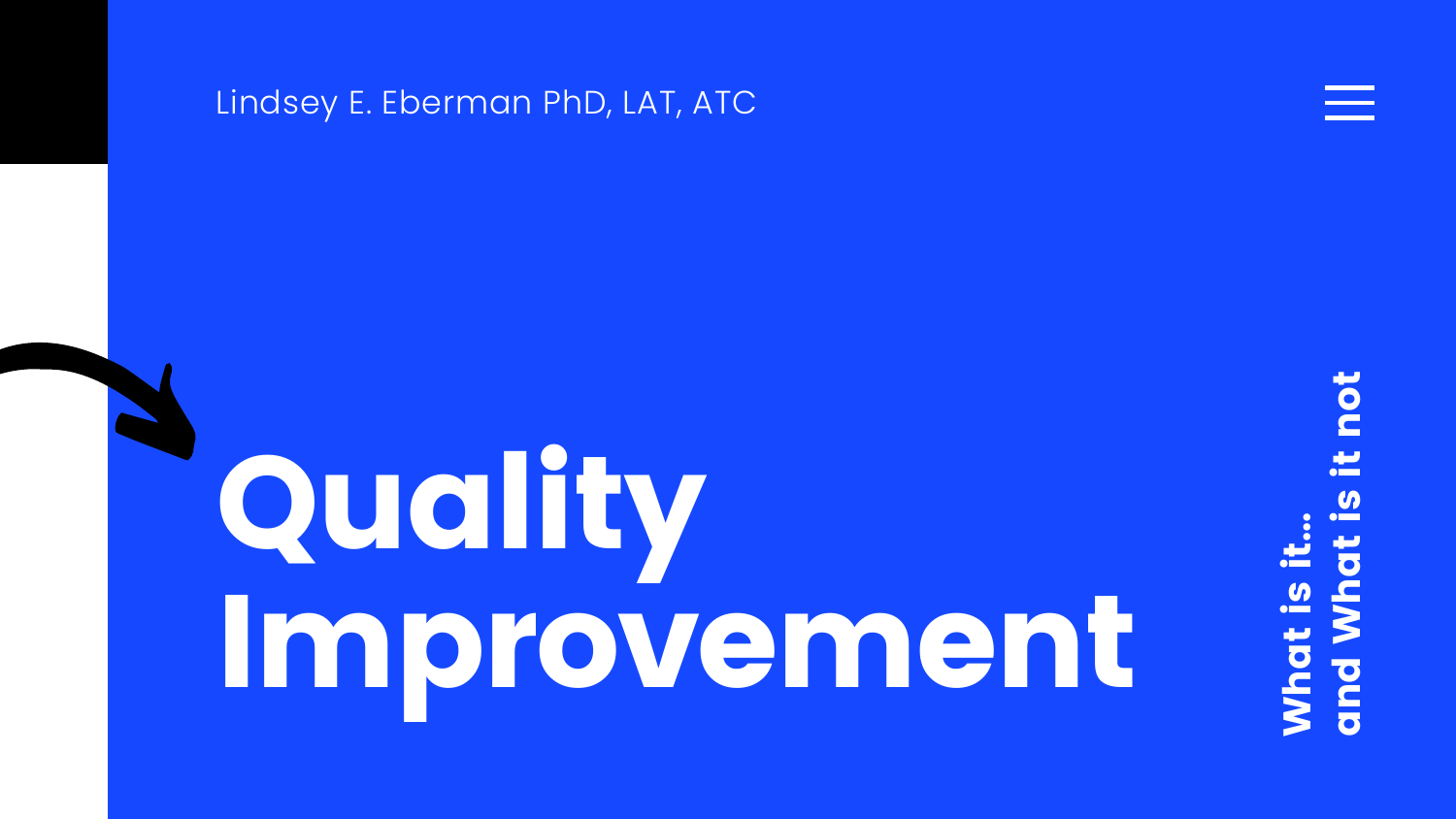# Learning Outcomes

Define individual and systematic quality improvement

Identify strategies for using health information technology to drive practice improvements

Recognize examples within daily clinical practice that contribute to quality improvement



#### A Presentation Overview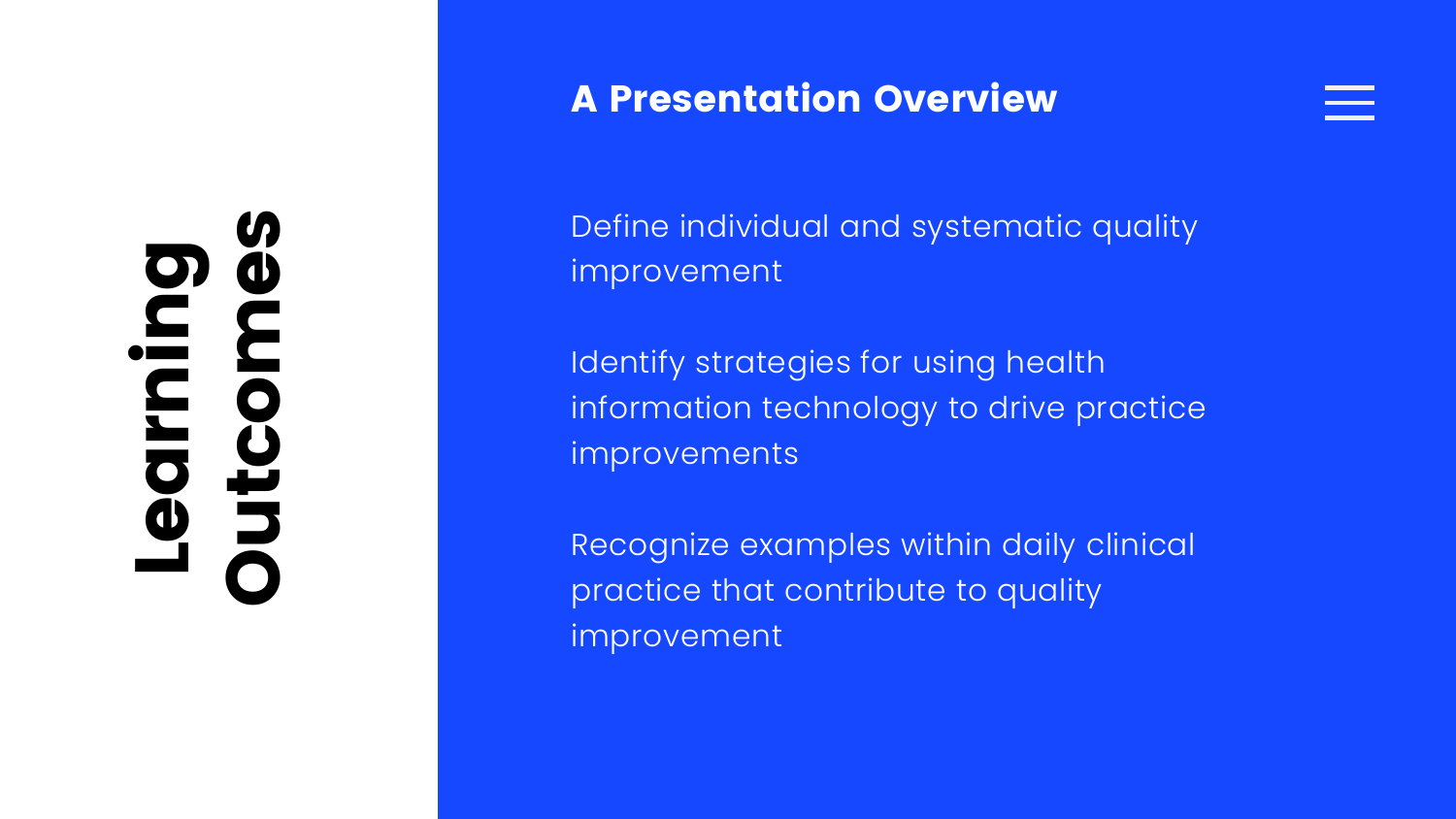

## Quality Improvement

Systematic and continuous actions that lead to measurable improvement in health services and the health status of a targeted group.

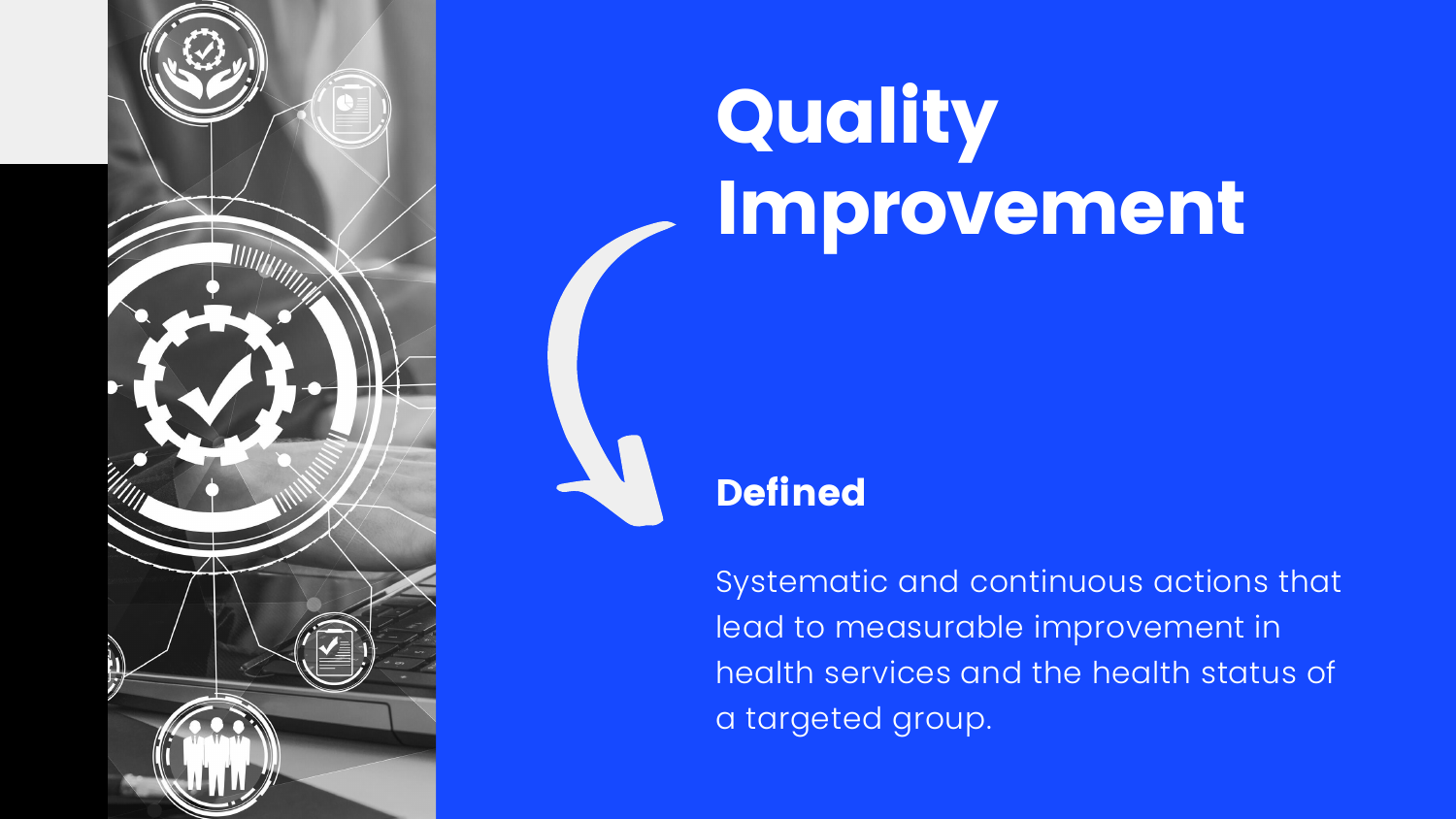Continuing Professional Certification Concept Feedback, Board of Certification



## Research... A thesis... Extra work...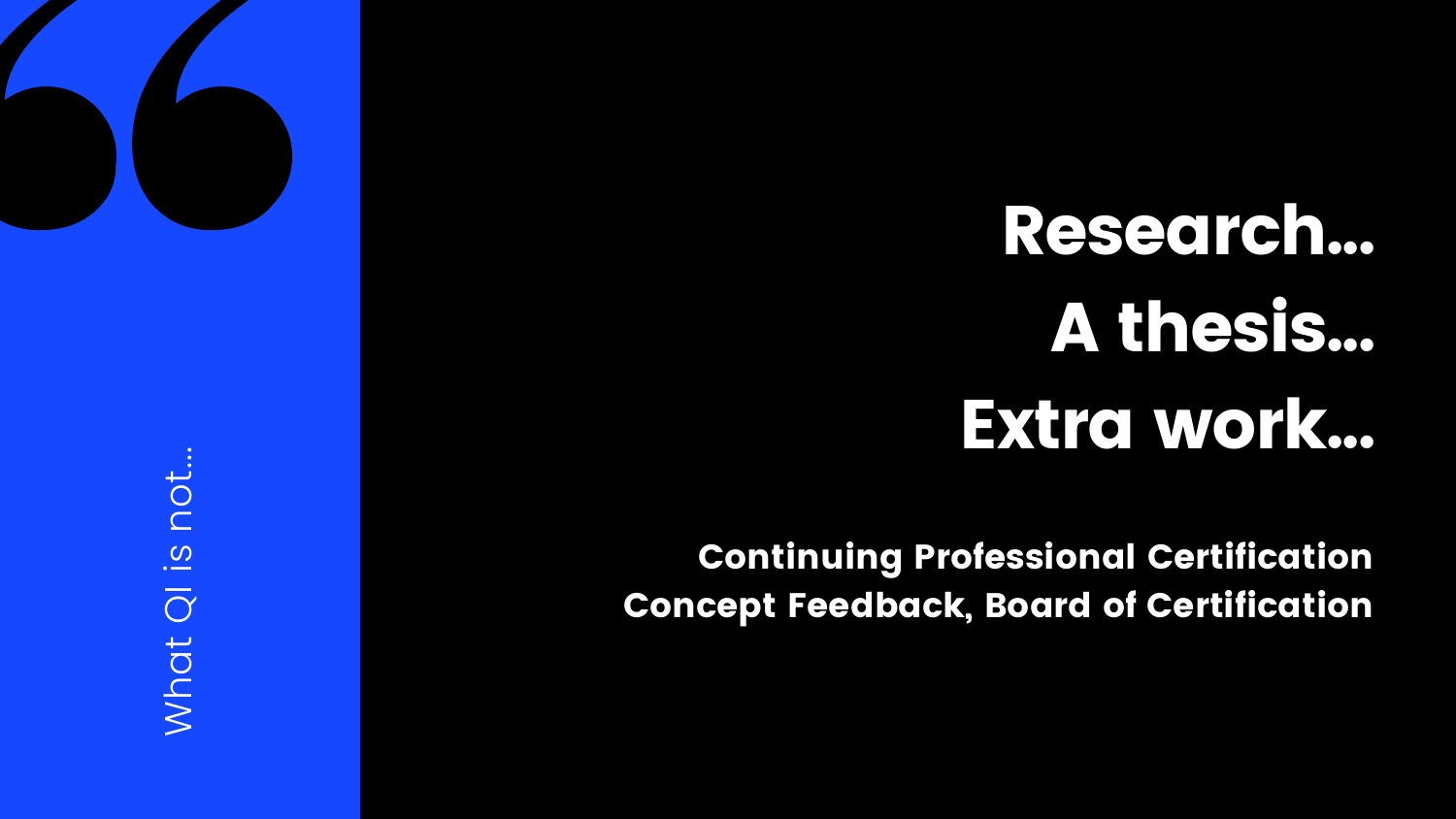## Theory of<br>Continuous Improvement Continuous Improvement



#### 37 times better by the end of the year

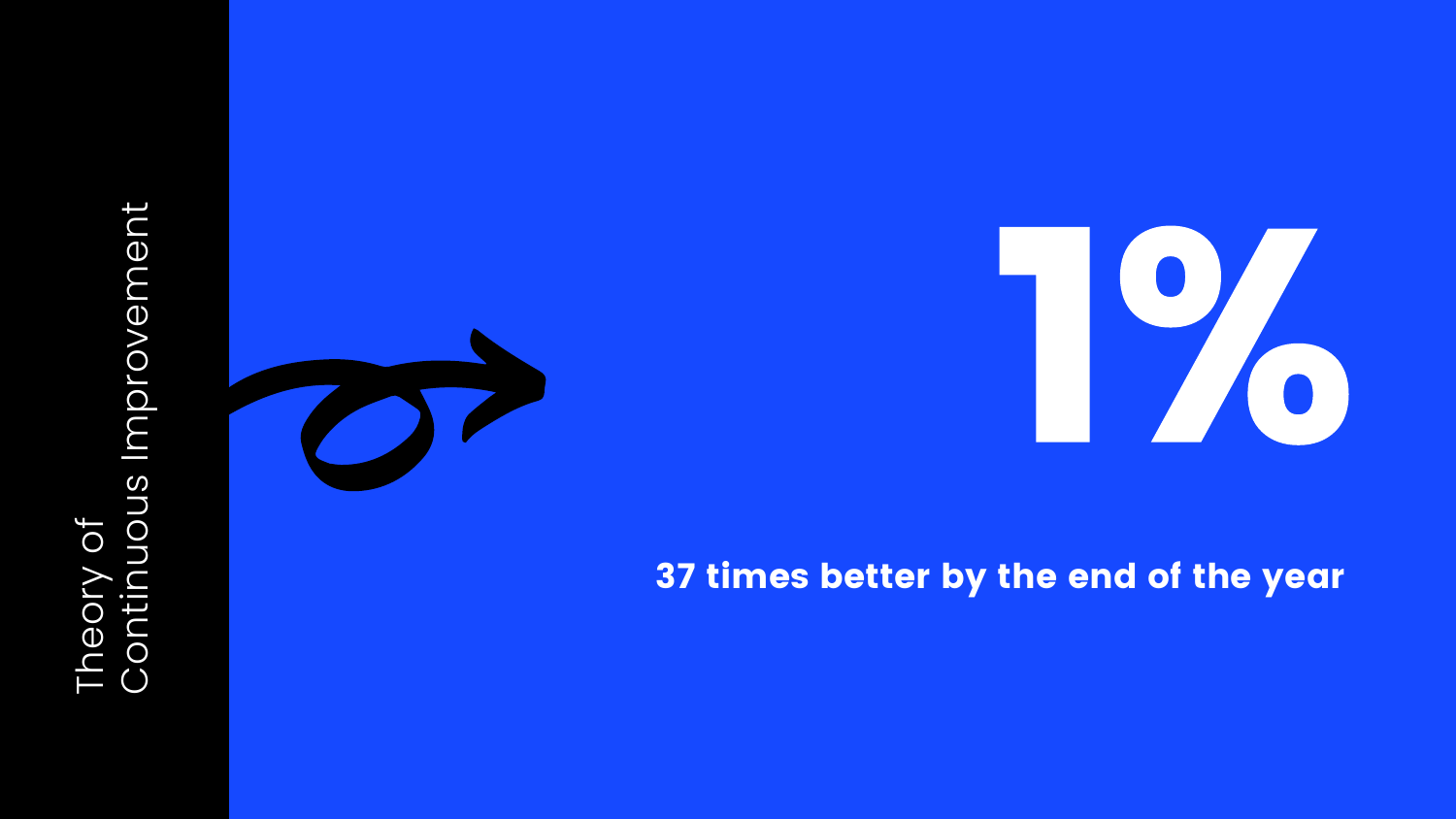## QI doesn't have to be EXTRA

Continuing education

Observing for opportunities for practice improvements



#### Much of QI is already part of your regular practice.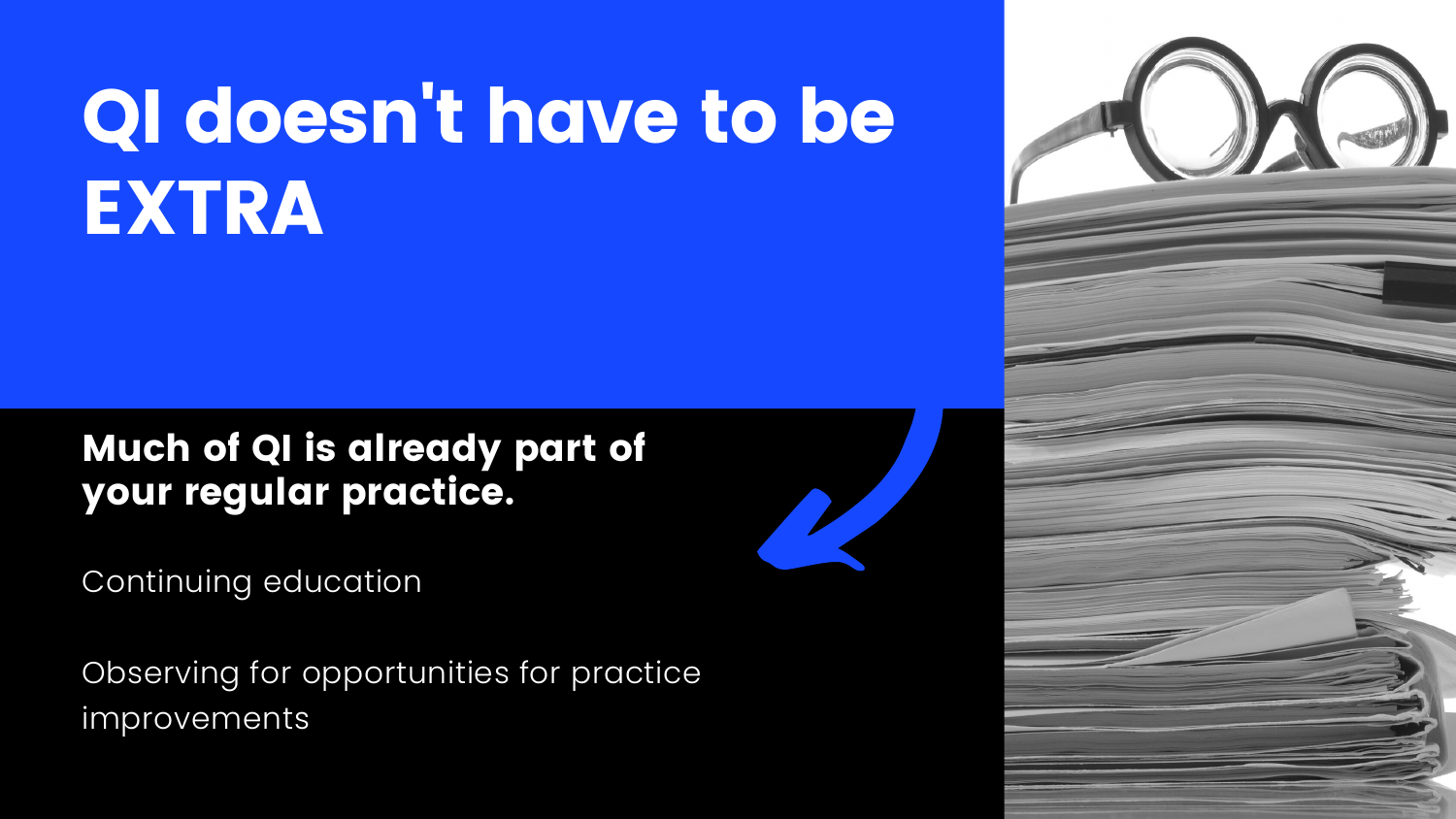## Personal Example: Oral Hygiene

#### Study

#### Dentist feedback  $++$ 87% adherent to brushing both AM and PM

#### Do

Track habits

#### Needs Assessment

Dentist feedback -

-

Daily habits - 50% adherence (estimate)

#### Act

Adopt daily tracking Adapt to include flossing

Plan

Daily habit tracker for AM/PM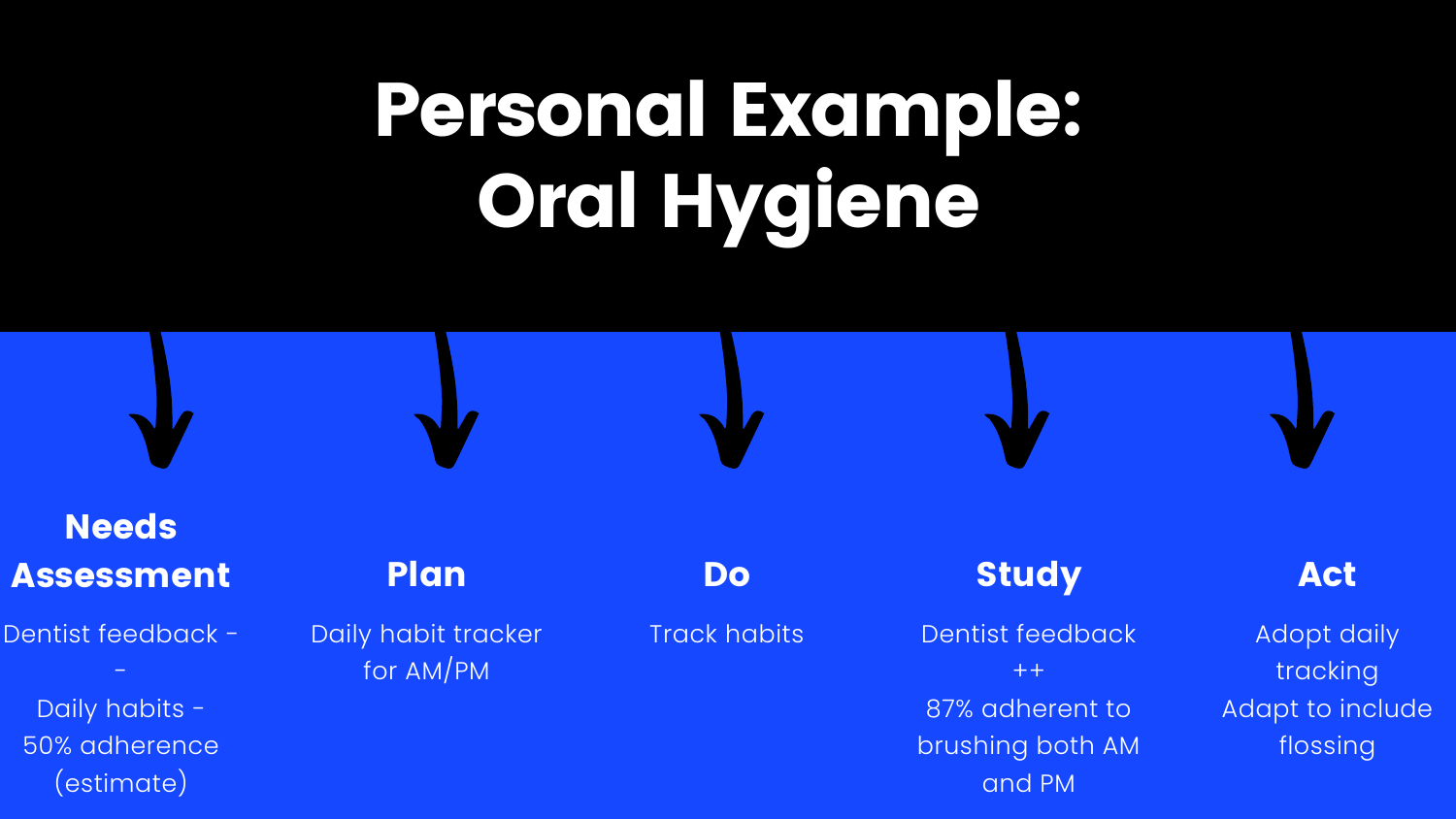#### **Policy** Adherence

## Common Process Problems





Facility Referrals **Cleanliness** 









#### Documentation Efficiency Communication

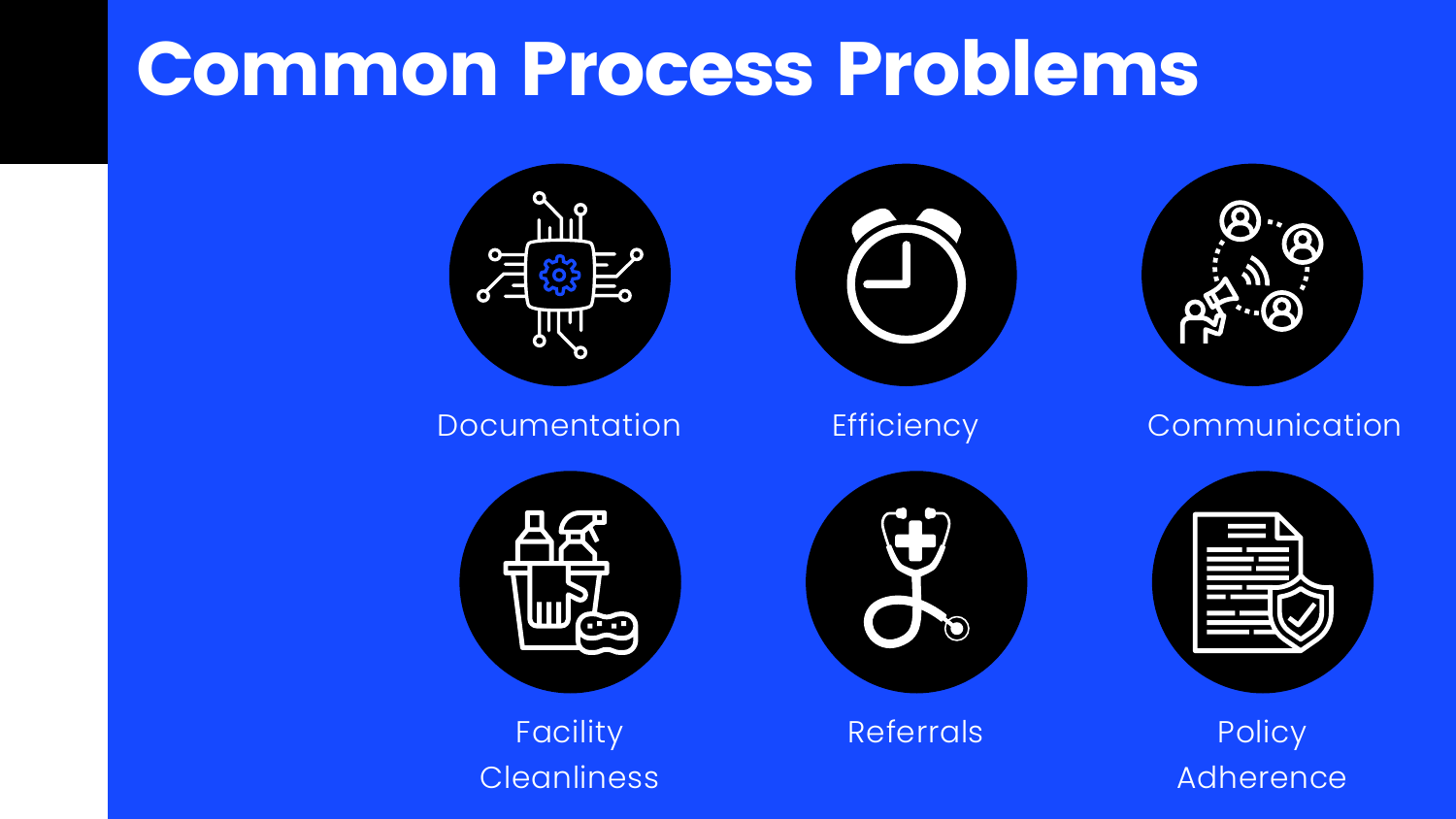## Process Example: Documentation

#### Study

61% of patient encounters documented 22% cases include patient goals

#### Do

Provide and document patient care

#### Needs Assessment

42% of patient encounters documented 20% cases include patient goals

#### Act

Adopt sticky note Adapt to add facility visuals to set goals

#### Plan

Computer sticky note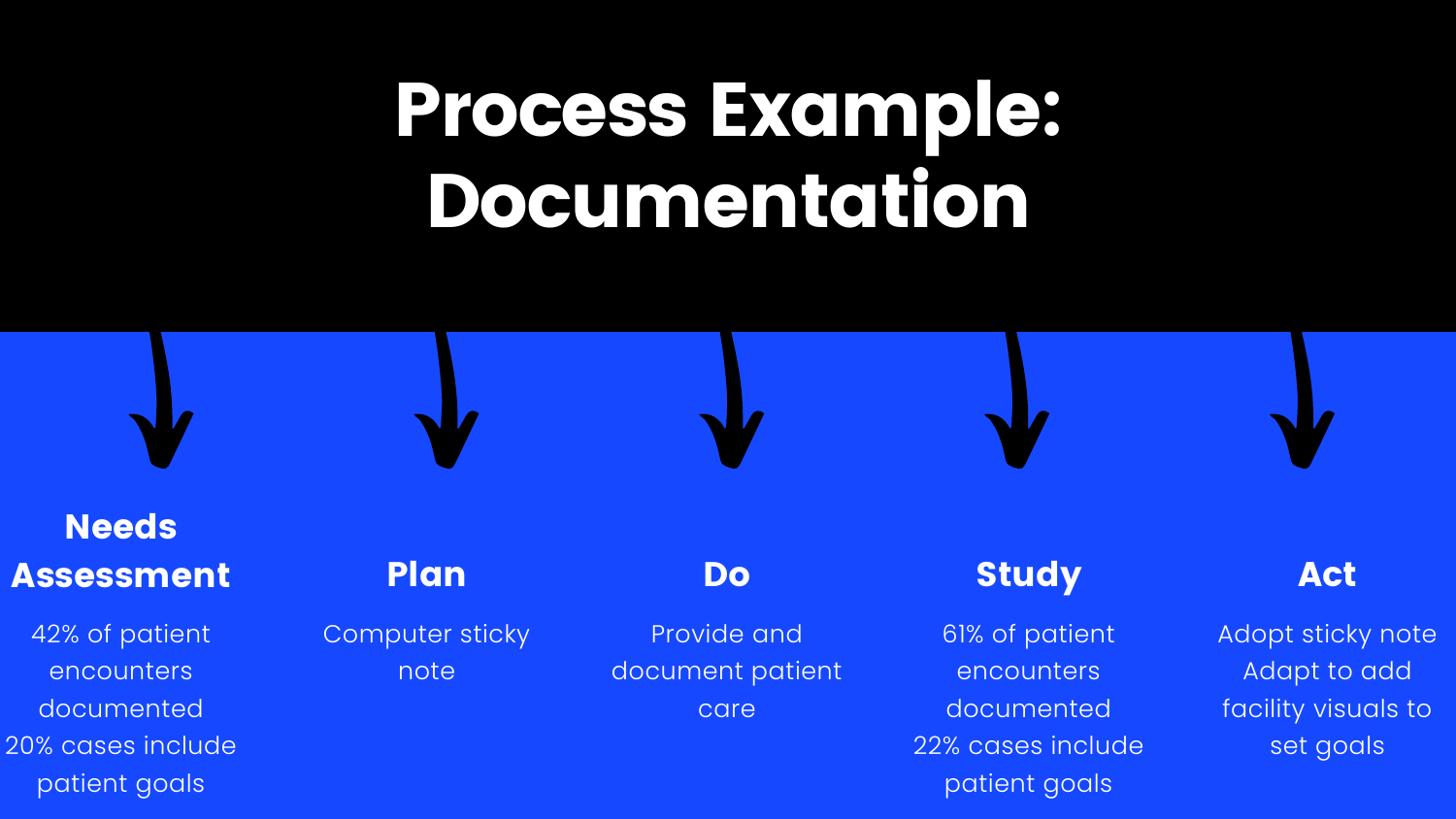

process is both the needs assessment and exploration of the root cause of the problem.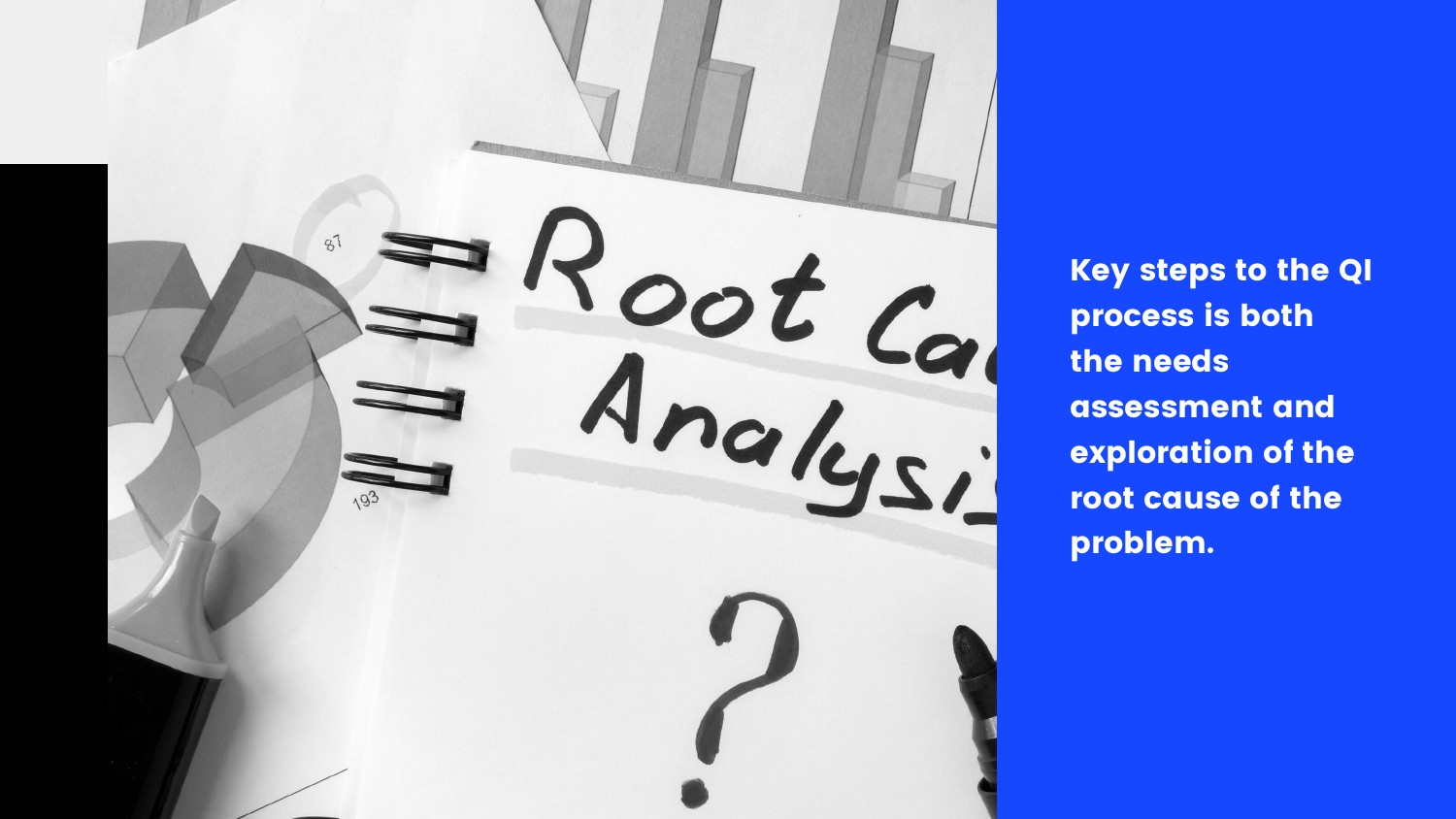### Common Patient Outcome Problems





Knowledge Confidence Experience



Support Equipment Space





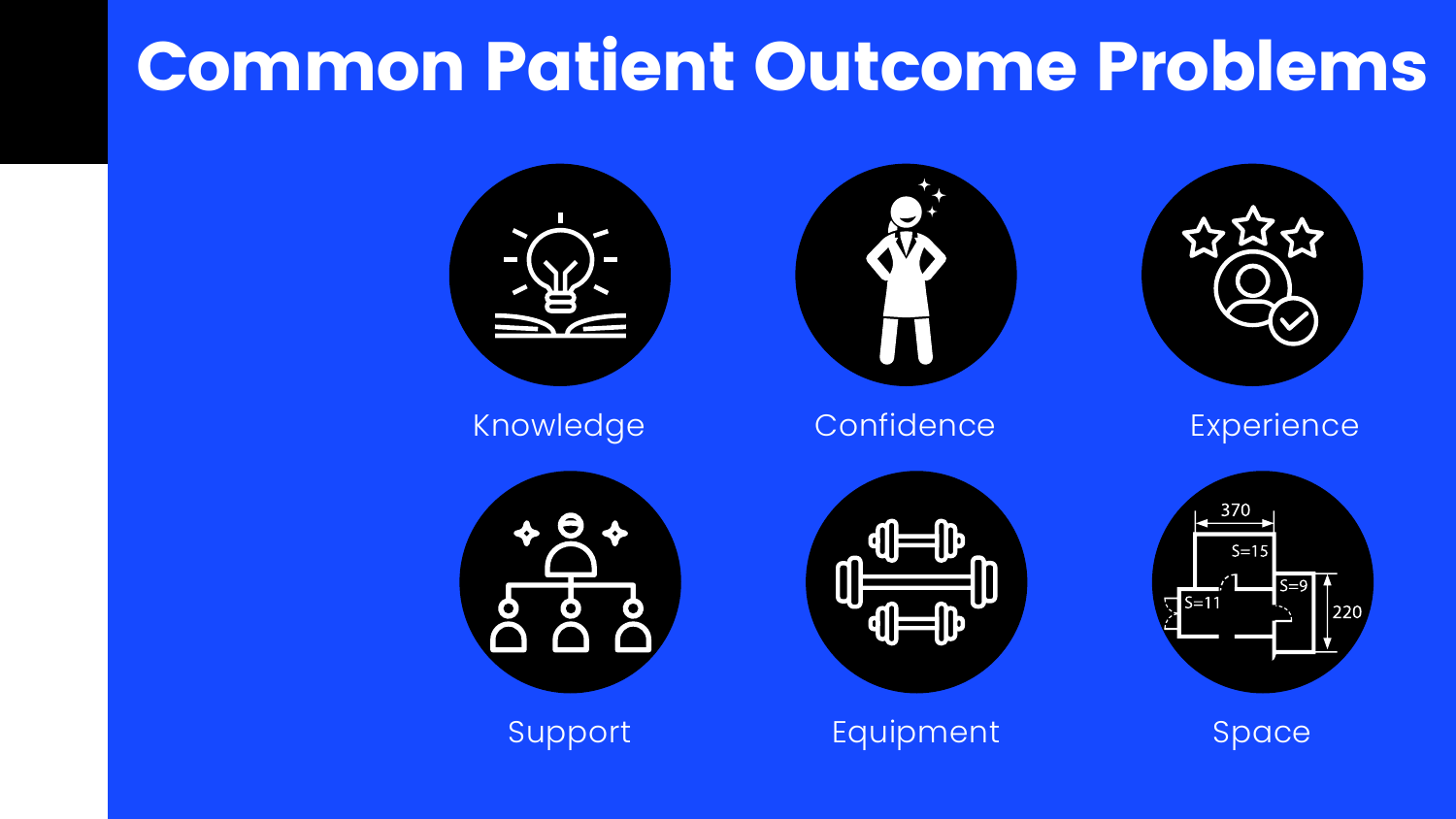## Patient Outcomes Example: Knowledge

#### Study

45% of injuries are shoulder impingement DASH at RTA is 10

51% of injuries are shoulder impingement DASH at RTA is 22

#### Do

Applying MWM joint mobilizations with patients experiencing impingement

#### Needs Assessment

#### Act

Adopt MWM joint mobilizations for patients experiencing impingement

#### Plan

#### Engage in CE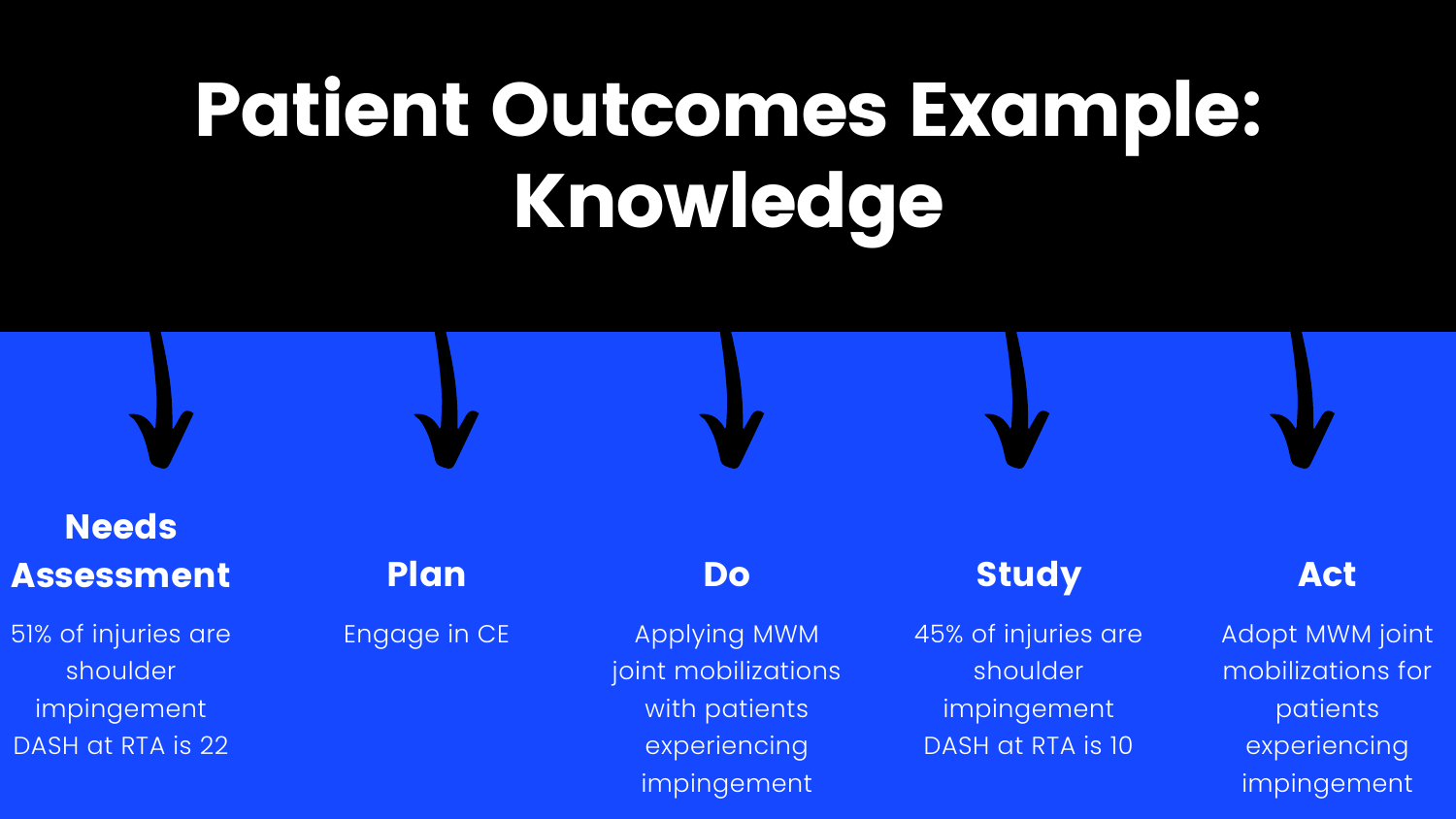



Figure 1. Translation of Individual PDA Cycles to Systems-Level Approach



QI is a continual process, repeated and expanded as improvements are identified.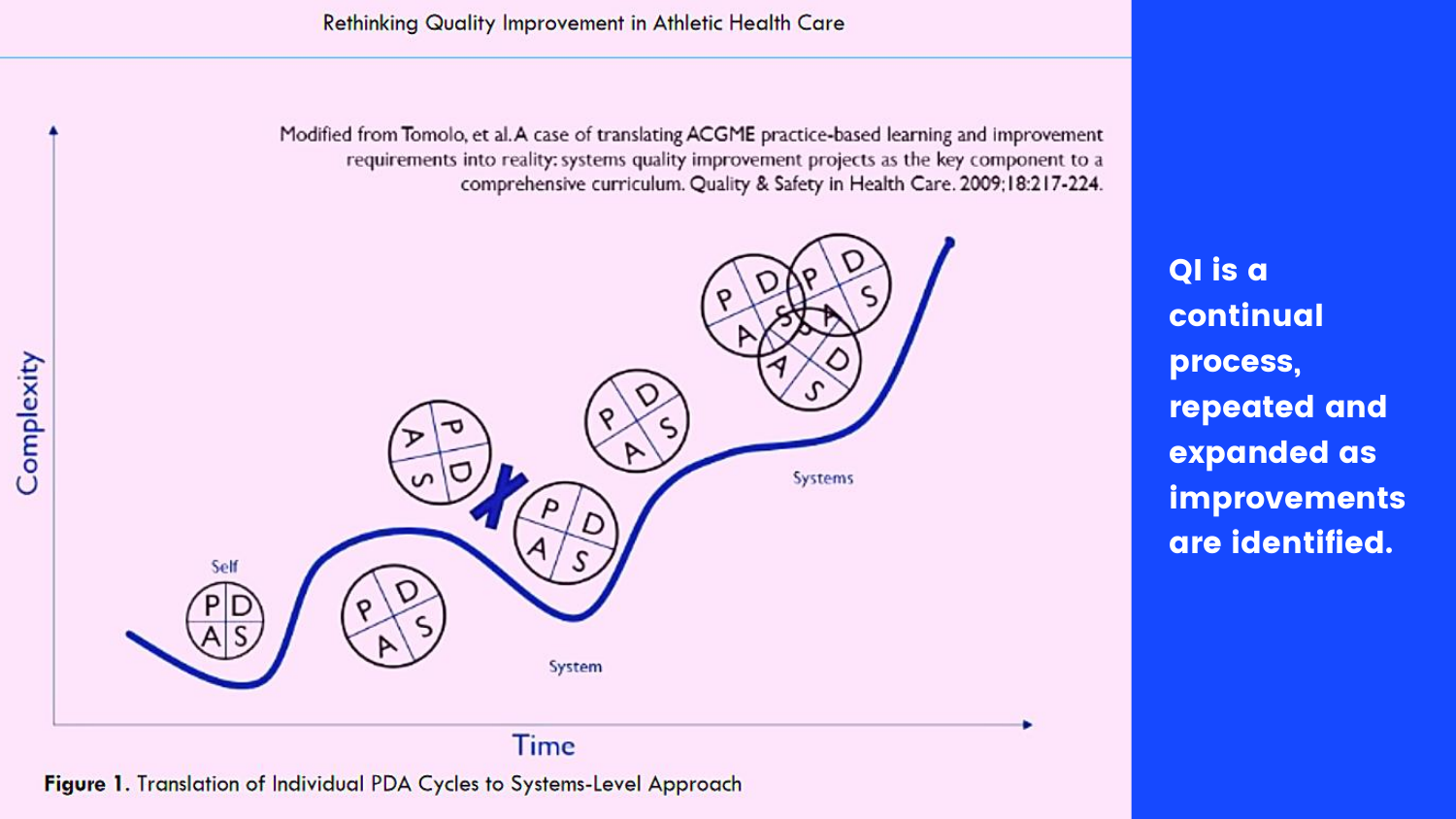## Example: You



Evaluate implementation

#### **Needs** Assessment

Applying what you are learning today



**Identified** knowledge gap relative to quality improvement

#### Act

Adopt Adapt Abandon... your choice

#### Plan

Engage in CE

#### **Do**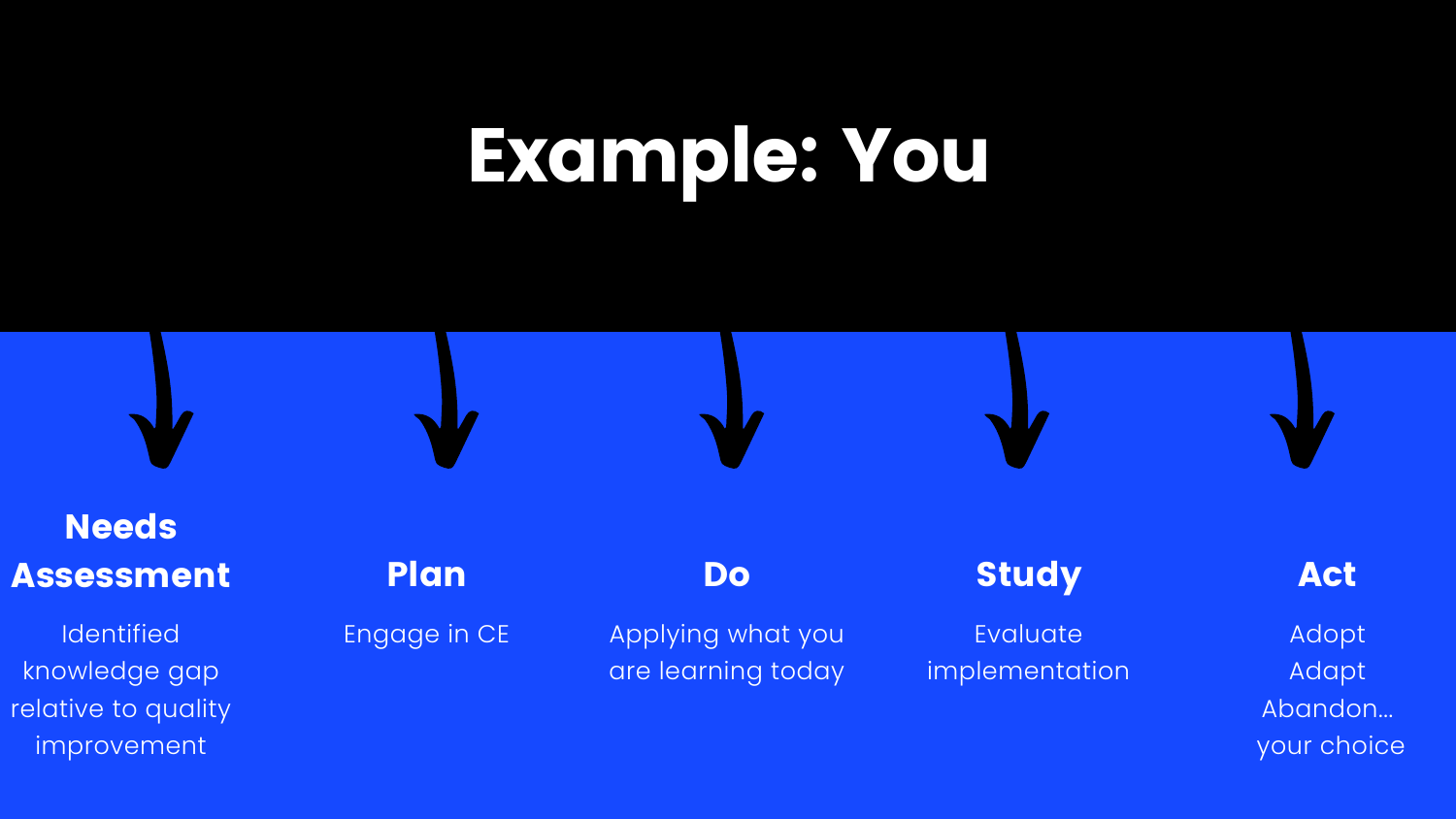US Department of Health and Human Services: Health Resources and Services Administration. Quality Improvement. 2011.

Board of Certification. Continuing Professional Certification Concept FAQ. Available at: https://bocatc.org/athletictrainers/at-resources/continuing-professional-certification-concept/continuing-professional-certification-conceptfaqs

Clear J. Continuous Improvement: How it works and how to master it. Available at: https://jamesclear.com/continuous-improvement

Rivera MJ, Games KE. Rethinking Quality Improvement in Athletic Health Care. Clin Prac Athl Train. 2020;3(2):3-5.

Tomolo AM, Lawrence RH, Aron DC. A case study of translating ACGME practice-based learning and improvement requirements into reality: systems quality improvement projects as the key component to a comprehensive curriculum. BMJ Quality & Safety. 2009;18(3):217-24.

Batalden PB, Davidoff F. What is "quality improvement" and how can it transform healthcare?. BMJ Quality & Safety. 2007 Feb 1;16(1):2-3.

## References